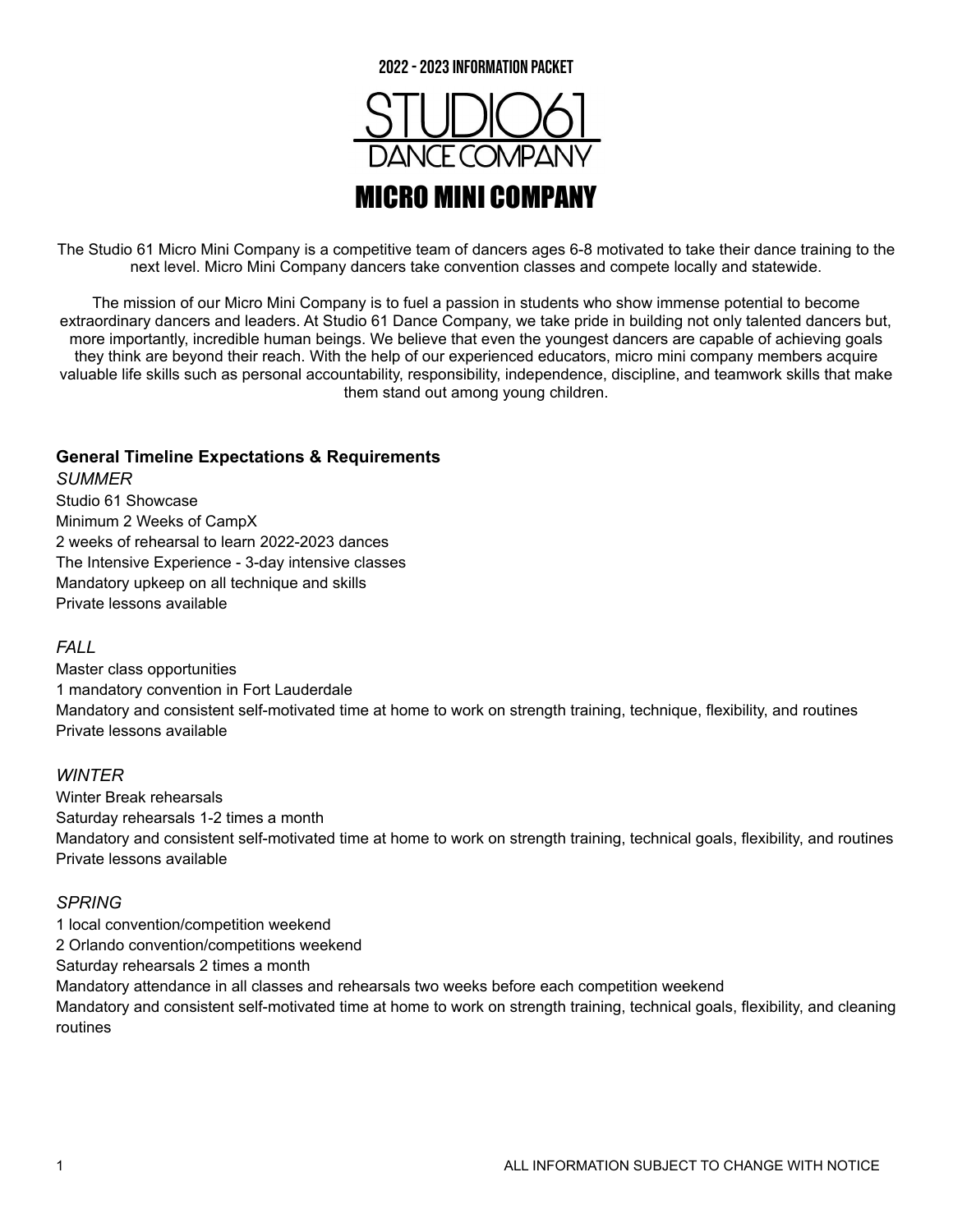



#### **AUDITION DATES**

**Sunday, May 15th** Online submission deadline

**Saturday, June 11th** Micro Mini Company Audition | 9:30AM - 11:00AM

**Tuesday, June 14th & Wednesday, June 15th** Individual meetings with potential new Studio 61 families | 10:00AM - 12:00PM

**Thursday, June 16th** Final team selection will be emailed to parents!

#### **MANDATORY SUMMER DATES**

**June 13th - July 21st** CampX | 2 weeks minimum

**Monday, August 1st** 2022 - 2023 Micro Mini Company parent and dancer meeting | 6:00PM - 7:00PM

**August 2nd, 3rd, 4th** Micro Mini Choreography | 9:30AM - 12:30PM

**August 5th, 6th, 7th** Micro Mini Choreography | 9:30AM - 12:30PM

**August 10th, 11th, 12th** The Intensive Experience | 9:30AM - 12:30PM

**Monday, August 22nd** 2022 - 2023 Class schedule begins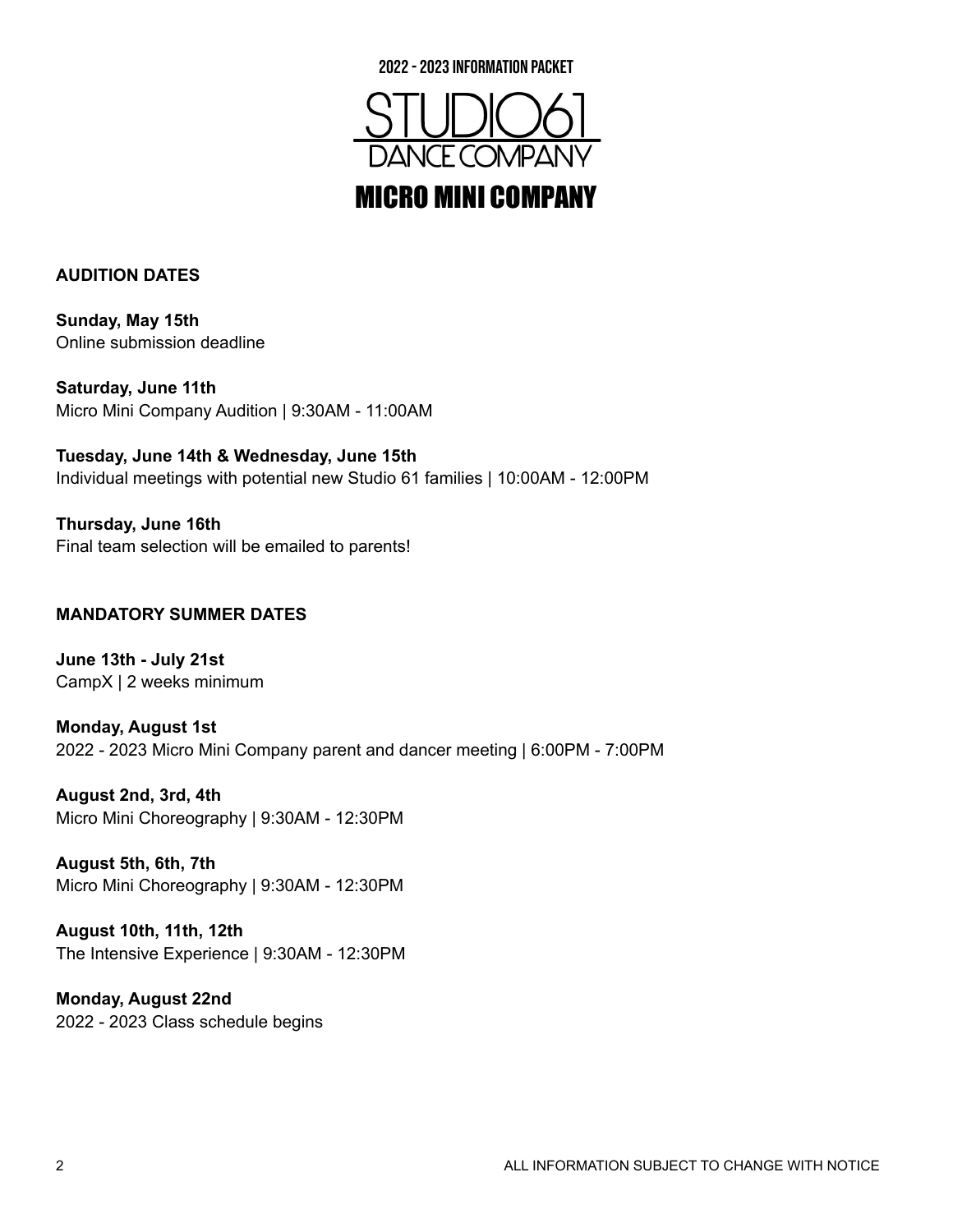

#### **I. COMPANY MEMBERSHIP RULES**

A. The 2022/2023 Micro Mini Company is for dancers ages 6 - 8. All ages are as of January 1, 2023.

### **II. AUDITION**

- A. Please make sure you thoroughly read through all provided documents to understand the commitment level of Micro Mini Company before you begin the application process.
- B. Dancers who are 8 years old (as of January 1, 2023) are required to audition for Micro Mini Company, even if they also chose to audition for Full-Time Company.
- C. The audition fee will only be charged to dancers who are asked to participate in the audition on Saturday, June 11th. The audition fee will be applied to each family's account on June 11th and is as follows: Current Studio 61 families - \$20, future Studio 61 families - \$25.
- D. Parents will not be permitted to remain in the lobby during auditions.
- E. When a dancer is selected to participate in the Micro Mini company audition, parents will receive an email with further audition details.
- F. All families must have a current studio account before the audition on June 11th.

### **III. REQUIRED CLASS SCHEDULE**

- A. All Micro Mini Company dancers must take six hours of class a week: 2 hours of Ballet, Tap, Turns & Leaps, Choreography Class, and Micro Mini Group Rehearsal.
- B. All mandatory classes will be exclusive to Micro Mini Company members.
- C. Sample Mandatory Class Schedule

\*This is just a sample; the exact days/times will be determined based on what works best with the Studio 61 Fall Schedule.

Monday: 4PM - 6PM

Wednesday: 4PM - 6PM

Friday: 4PM - 6PM

- D. Choreography Class
	- 1. This class is designed specifically for company members and will vary between styles each week (contemporary, jazz, hip hop, etc.). Micro Mini dancers will have a variety of teachers to help them develop choreography retention and execution skills.
	- 2. We will let you know what genre the dancers will be taking each week ahead of time.
- E. Micro Mini Group Rehearsal
	- 1. All Micro Mini Company members are required to participate in a rehearsal class in which they will rehearse their dances for competition.
	- 2. This class will be on the schedule every week, and all costs for these rehearsals are included in your tuition fees.
	- 3. Micro Mini Company will compete two dances throughout the season and rehearse both dances within this hour.
- F. All Micro Mini Company members will automatically be registered for their required classes and given a schedule when the Fall Schedule is released.
- G. Micro Mini dancers will receive priority registration for any additional classes they would like to take for the season. Placement in additional classes will be determined on an individual basis. These classes will have a showcase dance and will incur additional showcase fees.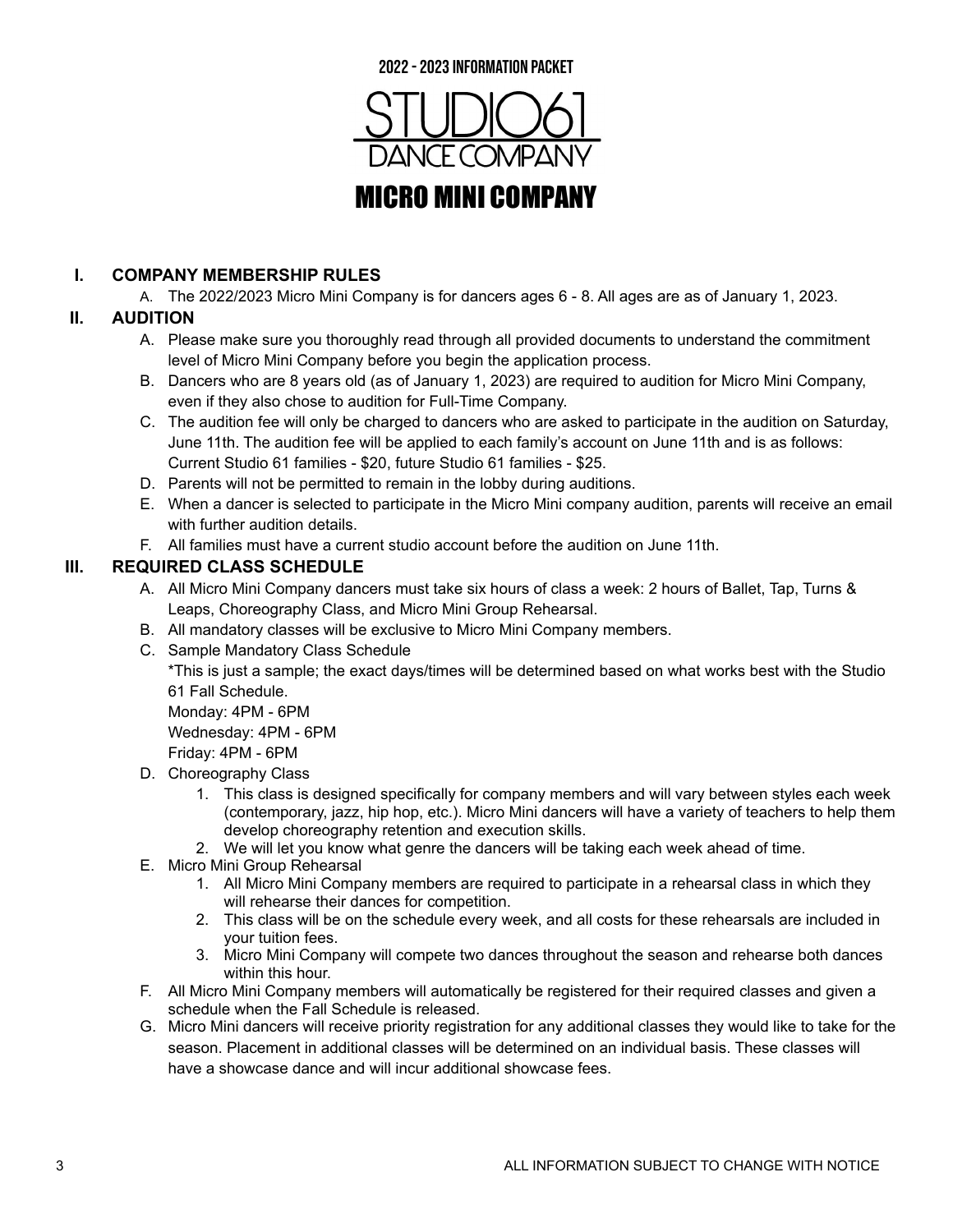

#### **IV. CAMPX**

A. All Micro Mini Company dancers must register for at least 2 weeks of CampX in 2022. Each family can choose any 2 of the 6 weeks of CampX scheduled. You can also choose to do more if you would like additional training!

### **V. COMPETITION GROUP DANCES**

- A. Micro Mini Company dancers will compete in two dances for the 2022 -2023 season. Both pieces will be choreographed during the summer and rehearsed weekly during their Micro Mini Company Rehearsal Class.
- B. Micro Mini Dancers are not eligible to compete solos.

#### **VI. CONVENTION INFORMATION**

- A. At Studio 61 Dance Company, our companies are geared towards attending and competing at conventions.
- B. A convention is an event that will include taking classes from choreographers presented by that particular company. The times for convention will usually begin in the early morning hours and end in the mid to late afternoon hours.
- C. When we compete at a convention, the competition will be spread over two days, Friday and Saturday.
- D. Convention room placement will be determined individually and will vary between the introductory room and the Mini room. The conventions list the introductory room as ages 5-7, and the mini room is listed as ages 8-10.
- E. All convention and competition ages are determined as of January 1, 2023; however, directors will place dancers in whichever room they feel will benefit them the most.
- F. All company members will receive a customized convention information packet before each convention weekend.

#### **VII. COMPETITION INFORMATION**

- A. All competitions that Micro Mini dancers will participate in will also have workshop classes.
- B. Each competition will send us their schedules at different times. Most will provide us with a schedule one week before the event, and others tend to do it days before. Regardless of when we receive the schedule, we will always send it to you as soon as we have it.
- C. Once we have the weekend schedule, you will receive a detailed competition information packet with call times and performance times.
- D. The call time will always be 2 hours before performance time for every competition. This time is subject to change pending last-minute changes if needed.

#### **VIII. PARENT PARTICIPATION**

- A. The ideal Micro Mini Parent understands that we, as their teachers, always have their best interest at heart. Independence at this age is rare but essential. We ask that you, as the parent, also allow your dancers to be independent and responsible for themselves.
- B. Our primary source of success is communication. We love the opportunity to communicate with Micro Mini parents. We also want to encourage our students to communicate with us! Setting these expectations for our dancers and having our parents' support will allow for a strong bond between dancer, teacher, and parent.
- C. Parents will not be permitted to enter the convention rooms unless it is between classes and welcomed by the convention staff members.
- D. Upon arrival at convention, parents will meet a Studio 61 Representative at the door where convention classes will happen. This representative will be responsible for setting the dancers up in the room to be ready for their first class. Parents will not be able to enter the convention room during classes. Our goal for our dancers when attending conventions is to have the same experience that they have within the 4 ALL INFORMATION SUBJECT TO CHANGE WITH NOTICE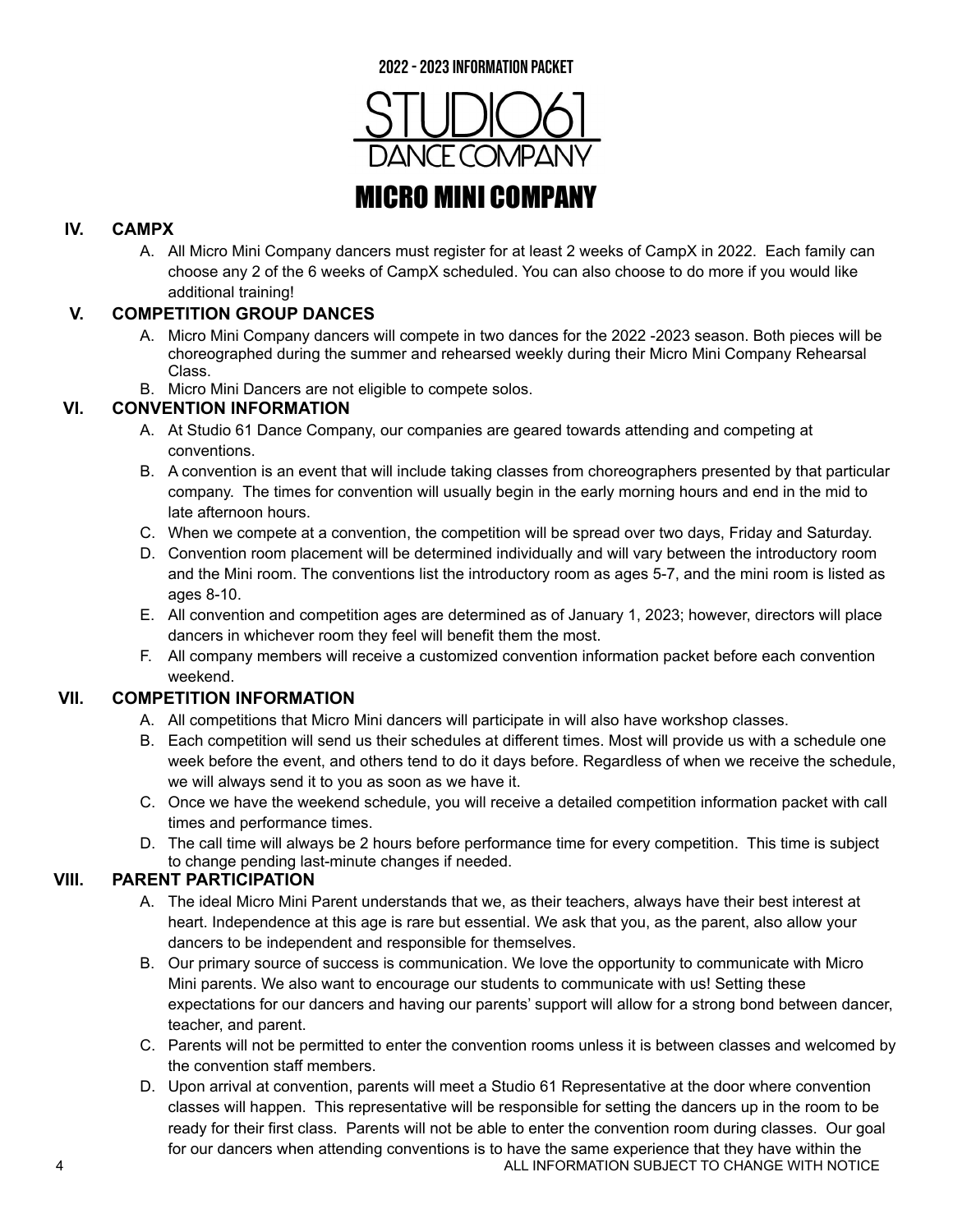

studio. When taking classes with these world-renowned educators, we firmly believe in upholding a professional training environment just as we do in the studio daily. Our Micro Mini parents are expected to abide by our studio rules regarding observers at convention regardless of what any other studio is doing.

- E. During competition, parents and families will drop their dancers off in the dressing room during competition and pick them up in the exact location after both dances have competed. Directors and assistants will assist with changing costumes.
- F. At no time will parents be permitted backstage at competition.

### **IX. MICRO MINI COMPANY FEES**

- A. Company Membership Fee
	- 1. This is our system of payment for all company families. This payment plan is set to eliminate large payments throughout the year. The payment plan will begin in August and end in June (11 months). Every student in Micro Mini Company will be charged the Micro Mini Company Fee. This fee can be paid in advance if preferred. In some cases, this fee may be required to be paid in advance.
	- 2. 2022 2023 Micro Mini Company membership fee will range from \$275 \$315.
	- 3. This fee includes the following items:
		- a) 1 local convention in September/October
		- b) 1 local convention and competition in 2023
		- c) 2 Orlando convention and competitions in 2023
		- d) All convention processing fees
		- e) Digital videos and photos of both routines for two competitions of the director's choice
		- f) Company photoshoot and 1 edited headshot
		- g) End of the year showcase fee
		- h) All additional weekend rehearsals<br>i) Teacher fees for each competition
		- Teacher fees for each competition weekend
	- 4. Company fees will be charged on the 15th of each month from August 2022 to June 2022.
	- 5. *Company Siblings -* For siblings, the competition processing fee, competition showcase fee, and end-of-the-year showcase fee will be credited before the first payment of the new season is charged.
- B. Monthly Class Tuition Fee
	- 1. Monthly tuition fees cover all weekly classes and weekly scheduled rehearsals.
	- 2. All Micro Mini Families are required to be on auto-pay for tuition fees.
	- 3. For the required amount of classes, 6 hours, the current rate is \$335 a month and will increase to \$430 per month for the 2022/2023 season for all students that are not in company. As an exclusive benefit of being a Micro Mini Company Dancer, pricing for you will be \$375/month.
	- 4. Monthly tuition is charged on the 25th of each month from August 2022 to April 2022.
- C. The Intensive Experience
	- 1. *The Intensive Experience* 2022 includes three days of classes with some of the dance industry's top choreographers and faculty members of Studio 61 Dance Company.
	- 2. Cost: TBA (generally between \$350 \$450)
	- 3. All 2022/2023 Micro Mini dancers will be in Level 1 for *The Intensive Experience*.
- D. Costumes
	- 1. A deposit of \$125 for each costume is due by September 16th, 2022, and the balance will be due as soon as all costumes are received.
	- 2. Ideas for costumes will be the sole responsibility of the teacher/choreographer and the director.
	- 3. The average cost of one Micro Mini Company costume is \$300. This amount is just an average and can be higher or lower based on the individual dance and choreographer's preference.
	- 4. Company dancers will receive a "Costume Checklist" when their costumes go home. This checklist will include costume pieces, accessories, tights, shoes, socks, hairstyle, makeup, and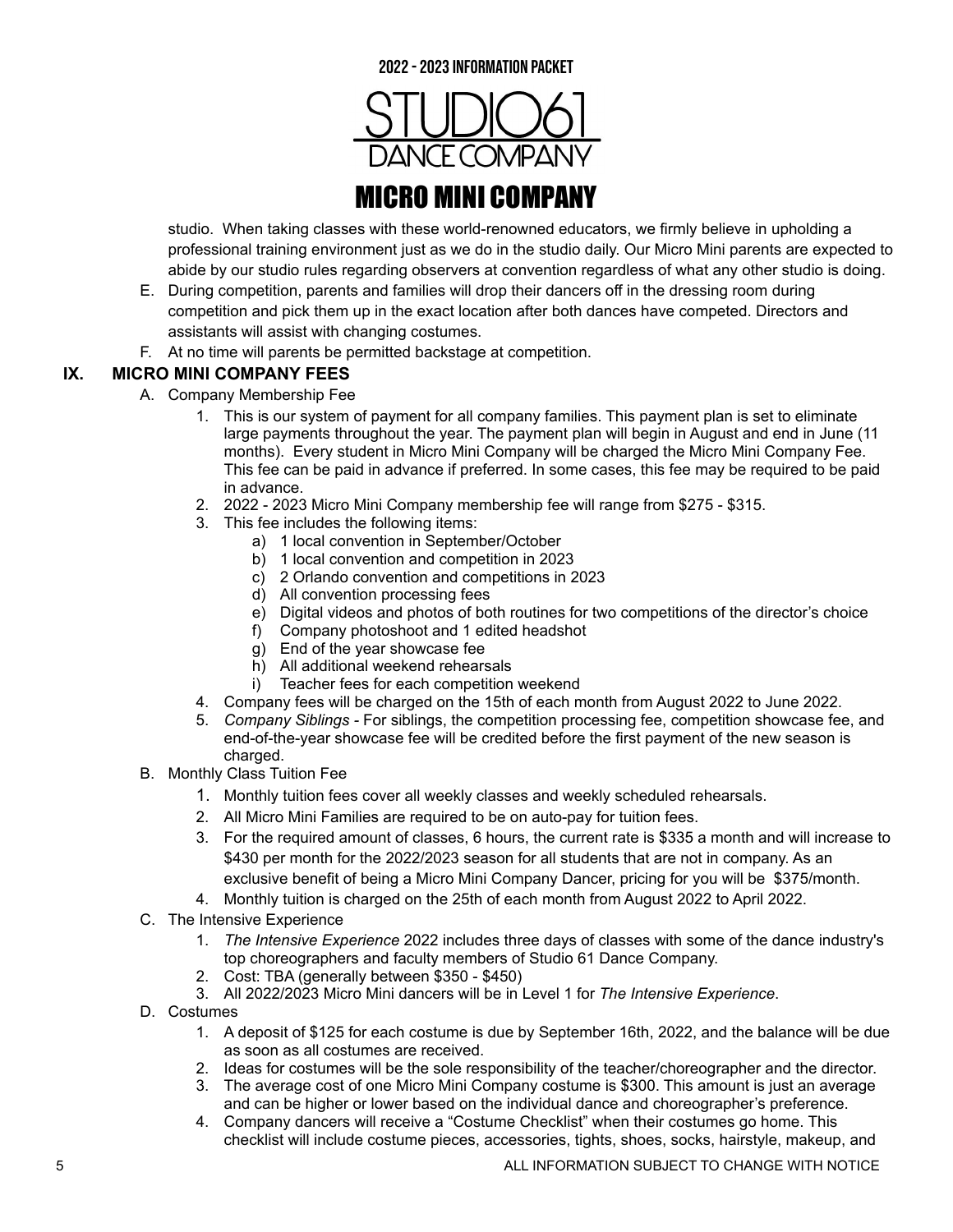



anything else specific to each routine.

- E. Uniform Requirements
	- 1. Each Micro Mini Company Dancer must purchase a company jacket (\$80) and a company backpack (\$85). Dancers will receive their jackets and backpack before the first mandatory convention of the season.
- F. CampX
	- 1. Micro Mini Company members must attend at least two weeks of CampX at Studio 61 Dance Company in the summer of 2022.
	- 2. CampX is from June 13th to July 21st.
	- 3. The fees for CampX 2022 are below:
		- a) 1 week: \$215
		- b) 2 weeks: \$385
		- c) 3 weeks: \$575
		- d) 4 weeks: \$760
		- e) 5 weeks: \$935
		- f) 6 weeks: \$1,050
	- 4. Registration fee: \$40

#### **X. ADDITIONAL FEES TO CONSIDER**

- A. Hotel stays
- B. Travel expenses
- C. Convention dancewear
- D. Shoes for classes and conventions
- E. Team parties
- F. Showcase tickets
- G. Makeup and tools
- H. Hair products and tools
- I. Yearly registration fee
- J. Optional conventions
- K. Master Classes
- L. The Intensive Experience
- M. Private Lessons

#### **XI. MASTER CLASSES**

- A. Master class opportunities will be available throughout the season. Depending on the level of each class we are offering, some or all of our Micro Mini dancers will be eligible to sign up.
- B. Master classes offer a unique small setting experience where our dancers have access to some of the industry's most knowledgeable and inspiring professionals.
- C. We will always let parents know, either individually or as a group, if their dancer can register for a specific class regardless of the age listed on the class invitation.
- D. The cost of a master class is, on average, \$40.

#### **XII. SHOWCASE**

- A. Included in your micro mini membership fee is your studio showcase fee.
- B. Micro Mini dancers will perform both of their competition dances at the end of the season showcase.
- C. Micro Mini mandatory classes will not have a showcase dance.
- D. If there is more than one studio showcase, all company members must be available to perform in both shows if necessary.

#### **XIII. ACCOUNT ACCESS**

A. All Micro Mini families must have an active studio account.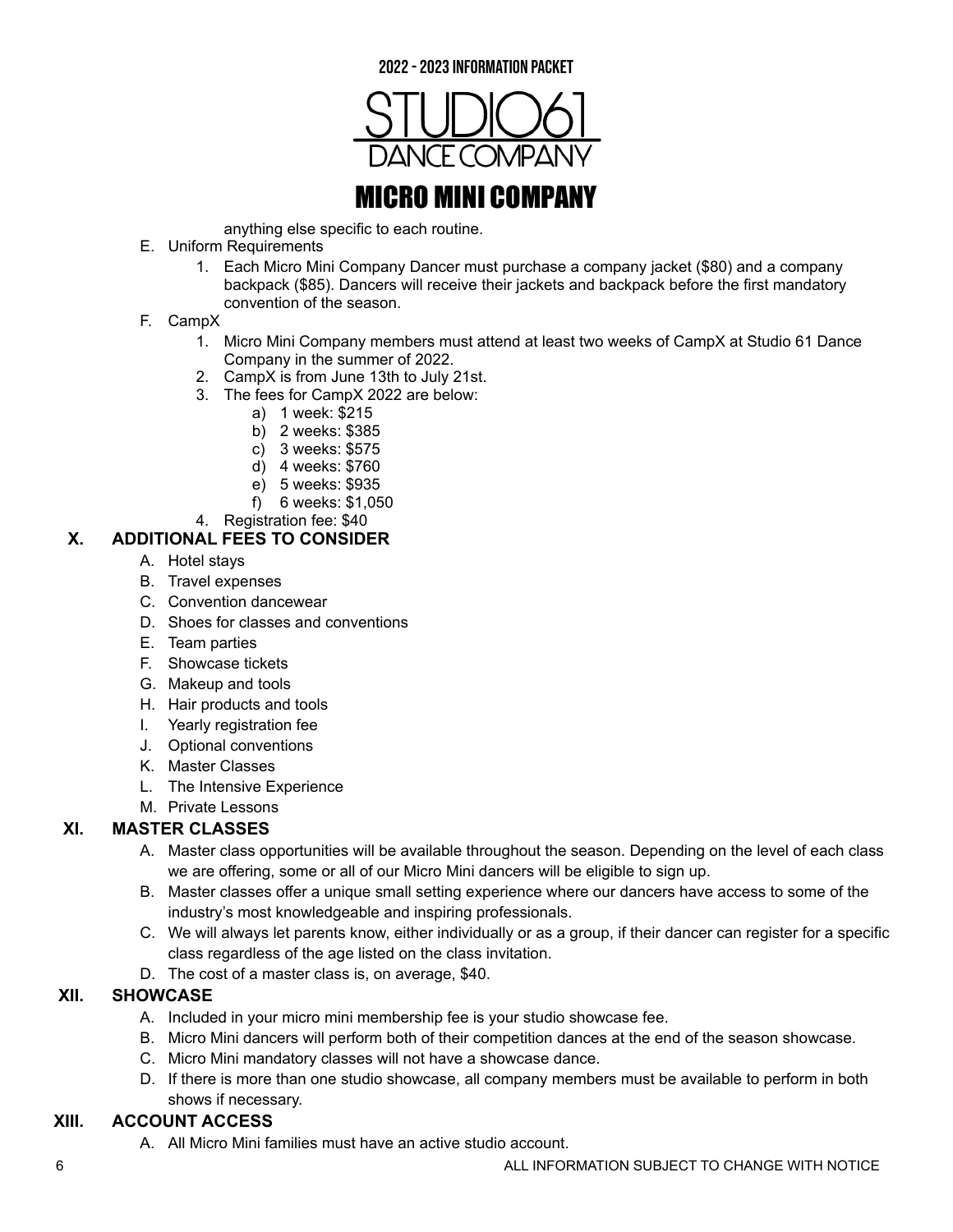

B. You have full 24-hour access to your account. Company families are expected to check their accounts frequently and keep up on charges and payments. If you ever see an error, please do not hesitate to notify us.

#### **XIV. PAYMENT POLICY**

- A. All Micro Mini Families are required to be on auto-pay for tuition fees.
- B. Auto-pay is not required for company fees at this time.
- C. Late Payments/Fees Because everyone is required to have a card on file, there will be NO LATE FEES unless the card on file is declined. If this is the case, we will notify you right away. If payment is not received within 1 week of a declined payment, a \$25 non-negotiable late fee will be added to your account. If the account goes \$250 past due or after 1 late fee is added, your child will be removed from all classes not associated with the company. If the account goes past \$500 past due or two late payments have been added to the account, your dancer will be removed from all classes and all rehearsals related to the company until payment is made. Please note that if a dancer is removed for non-payment, they will not be able to participate in any company-related events.

#### **XV. ATTENDANCE POLICY**

- A. It is required for Micro Mini Company Members to attend all of their required classes each week. Attendance in class is imperative for the growth and success of the dancers.
- B. In addition to their dance curriculum, we would like to instill a sense of responsibility in even our youngest dancers. This starts with consistently showing up to class early and prepared.

#### **XVI. BLACKOUT ATTENDANCE POLICY**

A. Every dancer MUST be in attendance at their classes and rehearsals the week before and the week of competition! If no arrangement or notification was made with a company staff member and your child misses any mandatory dates, your child will risk the chance of being removed from his or her dance(s).

#### **XVII. WEEKEND REHEARSALS**

- A. Additional rehearsals will be added if/when directors feel it is necessary for the success of the team.
- B. Rehearsals will be added to the Micro Mini google calendar, and parents will be notified via WhatsApp.
- C. During competition season, families can expect to have rehearsal every other weekend.
- D. It is intended that any extra rehearsals will be scheduled at least one month in advance; however, there will be times when things come up unexpectedly.
- E. Additional fees for these rehearsals are already included in the Micro Mini Company Member Fee.

#### **XVIII. WITHDRAWAL RULES**

- A. If, for any reason, a dancer must withdraw early from their responsibilities as a Micro Mini Dancer, an automatic \$500 fee will be charged to the account.
- B. In some cases, additional fees may apply depending on the date of withdrawal. For example, if a dancer withdraws within the first month of this contract and has completed all hours to learn choreography, additional fees will apply to cover costs for those rehearsals.

#### **XIX. GROUP OWNERSHIP**

- A. It is understood that any choreography learned within the studio belongs to the studio. If the director or owner chooses to modify this choreography in any way, including the placement of dancers, the parents understand that it is being done for a specific reason and trust that the changes are being made to benefit the piece.
- B. Under no circumstance will parents have a say in where their child is placed or what they do or don't do.
- C. Any choreography learned or taught at the studio is not eligible to be modified or competed without consent from the director and owner.

#### **XX. COMMUNICATION**

A. If at any time you need to communicate with the Director at any time, please email [taryn@studio-61.com.](mailto:taryn@studio-61.com) We have an open-door policy in place, which means that any issues that need solutions should be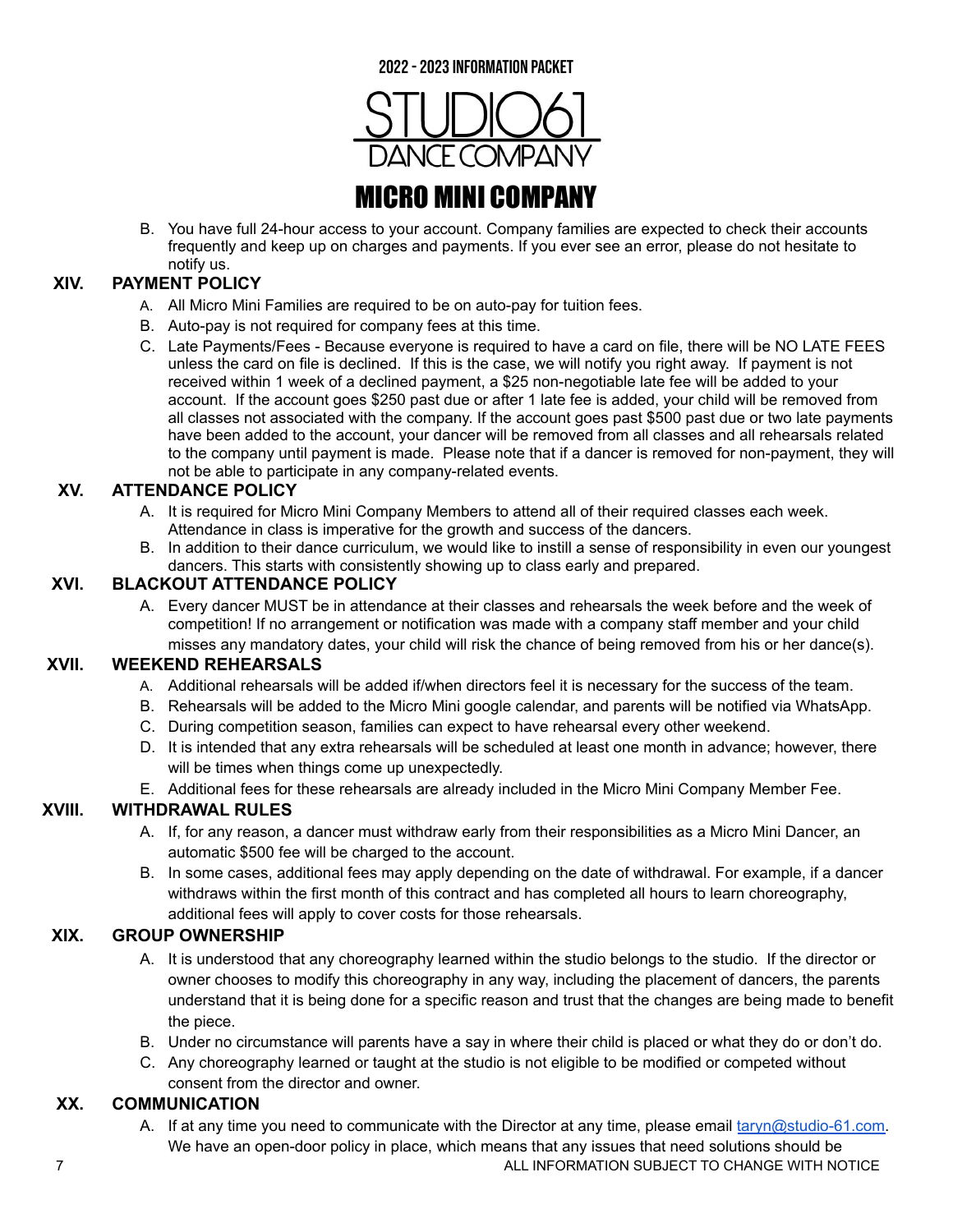

communicated to the Director. Sharing your concerns with other parents or dancers is ineffective in finding a solution and may result in immediate dismissal from the company.

- B. Being a Micro Mini parent comes with the expectation that you will be on top of checking your emails. Please make sure to create a new email address if you would like to stay organized and keep your "dance" emails in one place.
- C. General communication for the day of competition will be done through Whatsapp. We will also share the videos for the dancers to go home and practice with. Please download this app to your phone if you don't already have it.
- D. Scheduling for the entire season will be done via Google Calendar. You will be able to access this from your phone via the app or your phone's calendar. It is expected that Micro Mini parents consistently check the Google calendar for rehearsal schedules.
- E. The studio uses TeamApp for all of the information pertaining to studio events EXCEPT company. Micro Mini Company-related information will only be communicated through the methods listed above. It is required for all Micro Mini families to have access to every method of communication in this section.

#### **XXI. ADAPTABILITY**

- A. An important part of being a company family is consistently being adaptable. We will always do everything we can to communicate dates and plans as early as possible, but inevitably, things will come up that require changes in the schedule.
- B. Especially during competition months, additional rehearsals may be added if deemed necessary by the director.

#### **XXII. COMMITMENT LEVEL**

- A. Micro Mini Company is a major commitment for both dancers and their families. Full support for Studio 61 Dance Company, its teachers, staff, and dancers is required.
- B. Practicing at home is an essential part of being a member of Micro Mini Company. Dancers are expected to be self-motivated to work outside of the classroom on mastering competition routines, and improving on flexibility and overall technique. Consistency is key to accomplishing goals and gaining confidence as a competitor.

#### **XXIII. FULL-TIME COMPANY**

- A. Micro Mini Company is its own entity at Studio 61 Dance Company.
- B. Being a Micro Mini Company dancer does not guarantee a future position in any other company. Company directors closely monitor the progress of all dancers and place dancers in the company that will benefit them the most each season.

#### **XXIV. GENERAL STUDIO GUIDELINES**

- A. A considerable part of the role of our parents is rooted in trust. We ask for your trust in the decisions made that affect every dancer in the Micro Mini Company and all of the dancers that attend Studio 61. We also ask that you trust that your dancer can be responsible for themselves. Allow them the opportunities to learn, fail, and conquer!
- B. Our studio culture is based on showing kindness to those around us. Whether we are in the studio or out, it is understood that the Micro Mini Company dancers are showing love and compassion to all that come in contact with them. They are ambassadors of the studio at all times! This means instilling this culture wherever you go.
- C. Parents are not permitted to stay in the lobby after the first 5 minutes of class. Parents will be allowed to enter the lobby during the last 5 minutes of the last class for their child.
- D. Class and convention etiquette